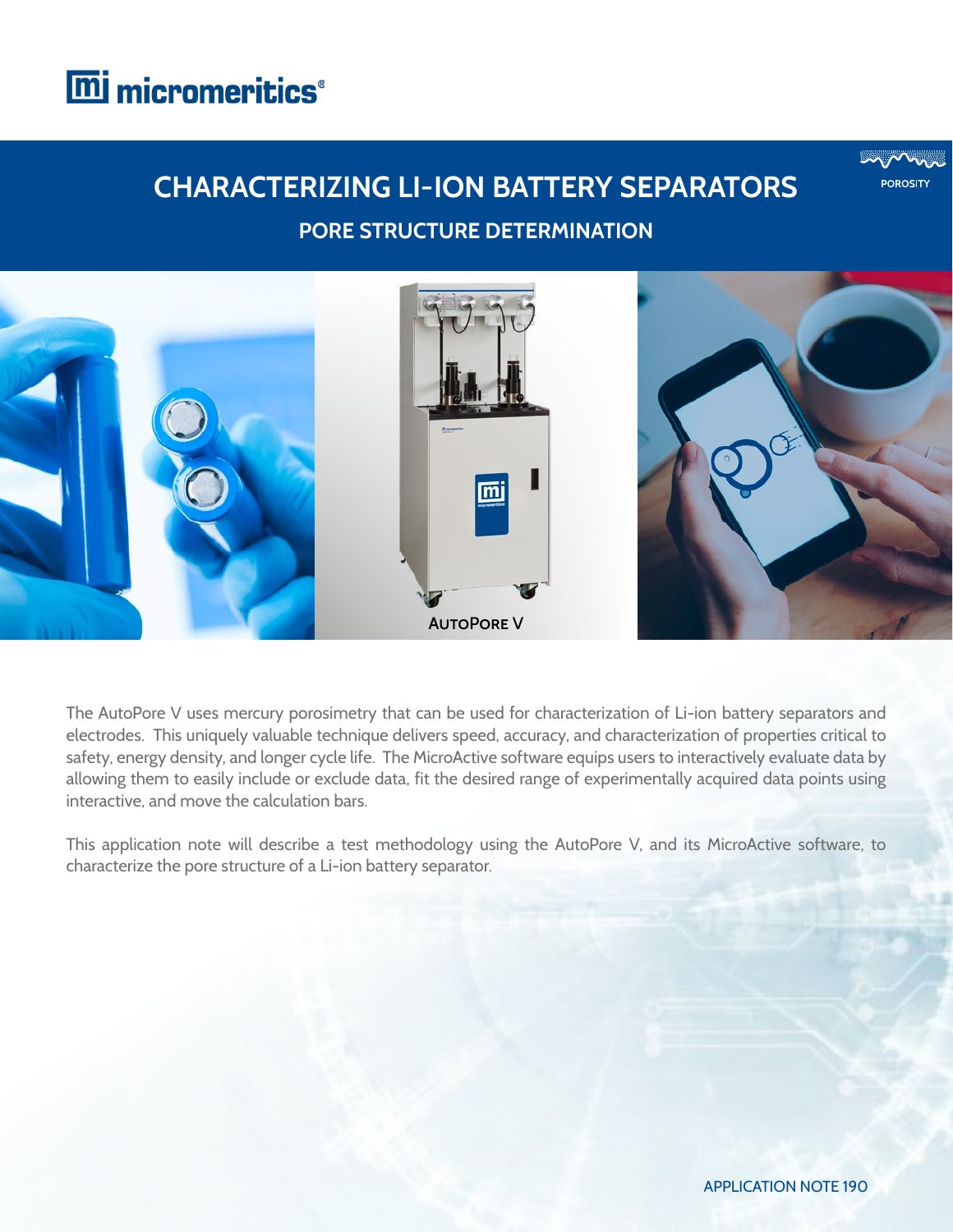**Lithium-ion (Li-ion) batteries** are an advanced energy storage technology that will play a key role in the trend toward renewable and sustainable industrial solutions involving electrification. They have high energy density, high power density, and long cycle life which has driven the adoption of Li-ion batteries. Separators are an important component within a Li-ion battery that mechanically separates the anode and cathode while allowing maximum ionic conductivity of the Li-ion containing electrolyte. Its design and performance directly affect the capacity, cycle life, and safety performance of the battery.



**Figure 1: Typical Li-ion Battery.**

The separator must have sufficient porosity to hold liquid electrolyte, but excessive porosity hinders the ability of the pores to close which shuts down an overheated battery. The pore size must be smaller than the particle size of the electrode components, be uniformly distributed, while also having a tortuous structure. This ensures a uniform current distribution helping to suppress the growth of lithium dendrites on the anode. This application note will demonstrate how the AutoPore, using mercury intrusion, is used to determine both porosity and pore size distribution in an innovative battery separator.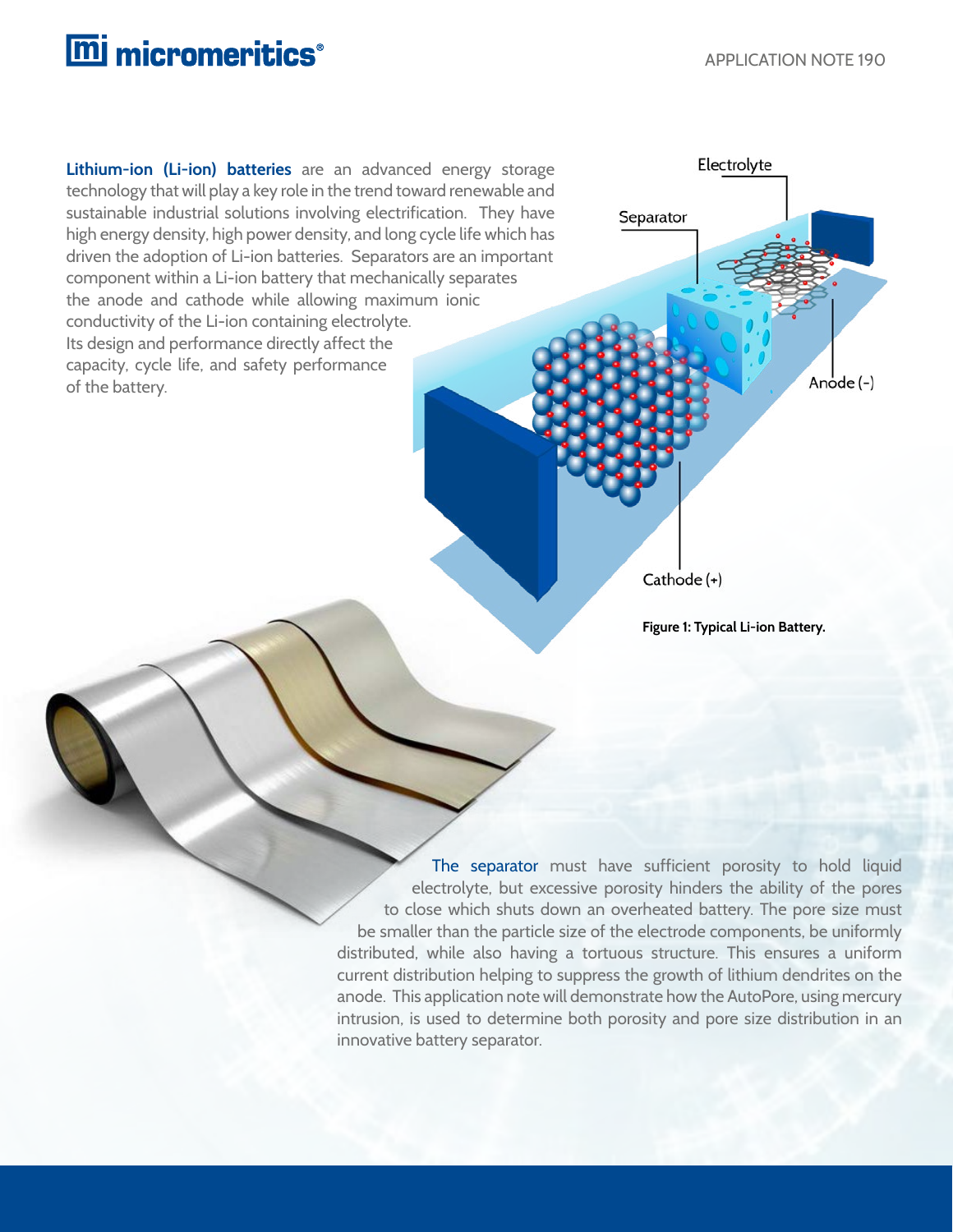#### **BATTERY SEPARATOR CHARACTERIZATION TECHNIQUE**

The porosity of a separator, also called a diaphragm, is commonly measured directly by the mercury intrusion method, and the porosity result is generally about 40%-60%. Separators are thin films, less than 100 µm thick, and to improve the statistical reliability of the measurement, a test sample consists of several pieces, sized to fit within the sample holder, or penetrometer. However, when the mercury intrusion method is used to test the porosity of the diaphragm, it is likely that mercury will be intruded into gaps between these sample test pieces.



**Penetrometer Rack: 15cc, 5cc, 3cc.**



This intrusion into the interstitial space between the sample pieces will appear to indicate the filling of very large pores that are not characteristic of the material. Initially the penetrometer is filled with mercury at a very low pressure so as not to fill any of the pores prior to the start of the analysis.

 Since the pressure is increased in small steps so to fill smaller and smaller sized pores, the interstitial space will be filled prior to the filling of actual pores. This will result in an error in the apparent pore volume distribution. This application note will describe a method to identify and eliminate contribution of the interstitial filling to the porosity analysis of the separator.

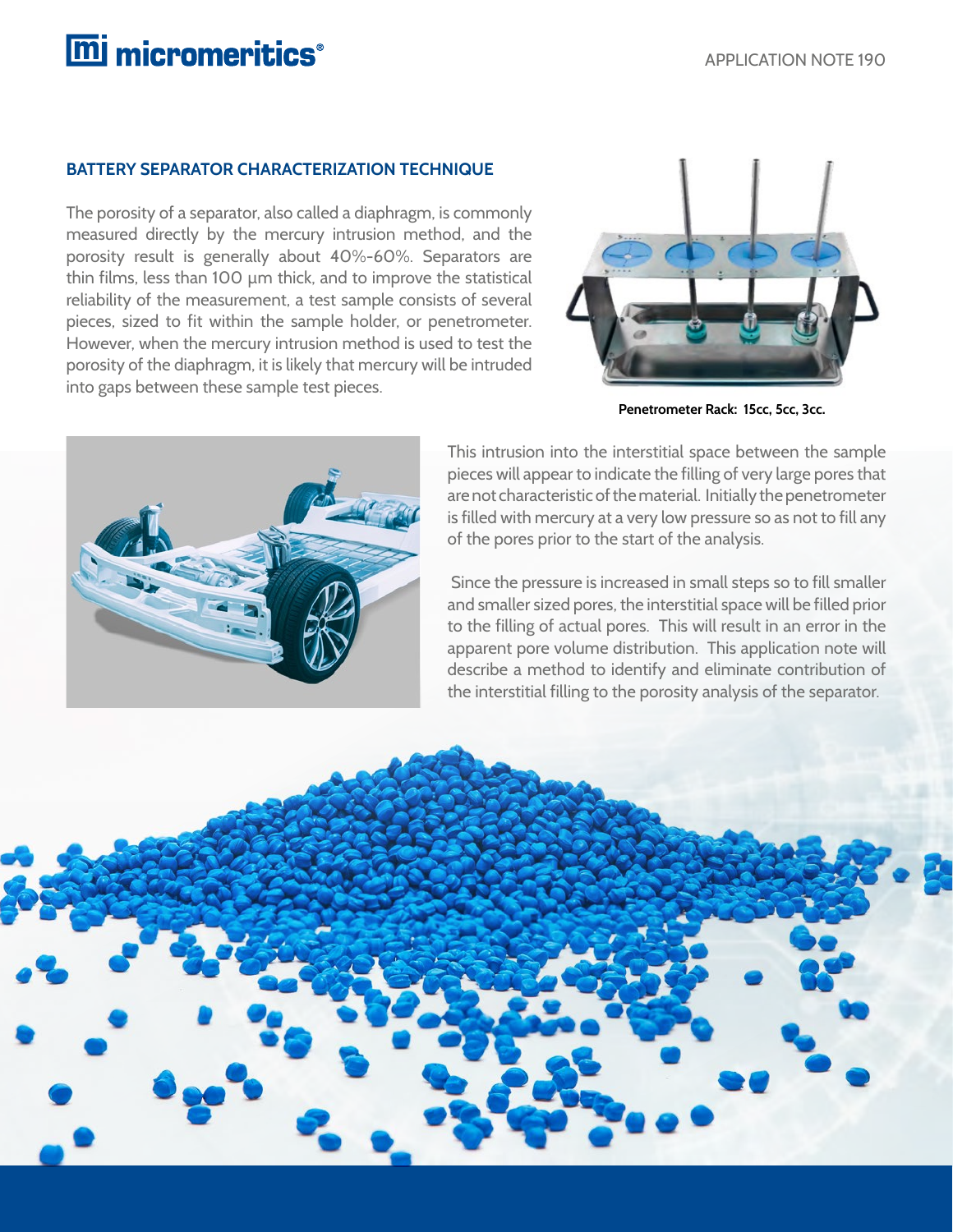### **Understanding the Porosity of Li-ion Battery Separators**

When developing new separator designs with unknown pore structure, the pressure range over which intrusion into pores will occur is also not known. In this case, perform an analysis of the separator with a low filling pressure, such as 1.0 psia, which corresponds to approximately 180 µm, per the Washburn equation.

#### **D = -4γcosθ /P**

γ=485 dyne/cm (mercury surface tension) θ=130° (contact angle between mercury and separator)



 **Cumulative Intrusion and Log Differential Intrusion for Full Mercury Intrusion Results.**

**Figures 2a and 2b** show the cumulative intrusion and log differential intrusion as a function of applied pressure and pore diameter, respectively, for the separator. For most separators, the pores are typically less than a few hundred nanometers in size. In this example, most of the pore volume appears to be at sizes larger than 10,000 nm (10  $\mu$ m) with a pore volume of approximately 6 mL/g. This is much larger than is expected for a battery separator diaphragm. Due to the small thickness of the separators, it is necessary to analyze several pieces to obtain statistically relevant pore size distributions. Analyses of the stacked pieces results in apparent porosity that is due to the filling of space between layers of the separator under test. This interstitial volume is not a part of the actual pore volume of the separator.

Looking again at the full analysis results in **Figure 2b**, there appears to be two regions of apparent pore intrusion, that at pore sizes larger than a few thousand nm and that at pore sizes smaller. Using the MicroActive features of the AutoPore software, the reports can be edited to include only the intrusion representing pore filling. By simply moving range bars using the computer mouse, the range to include can be quickly adjusted, and resulting pore size distribution, as well as densities and porosity, changes are shown in real-time. In addition, material compressibility and pore structure statistics can be adjusted such as tortuosity factor and permeability.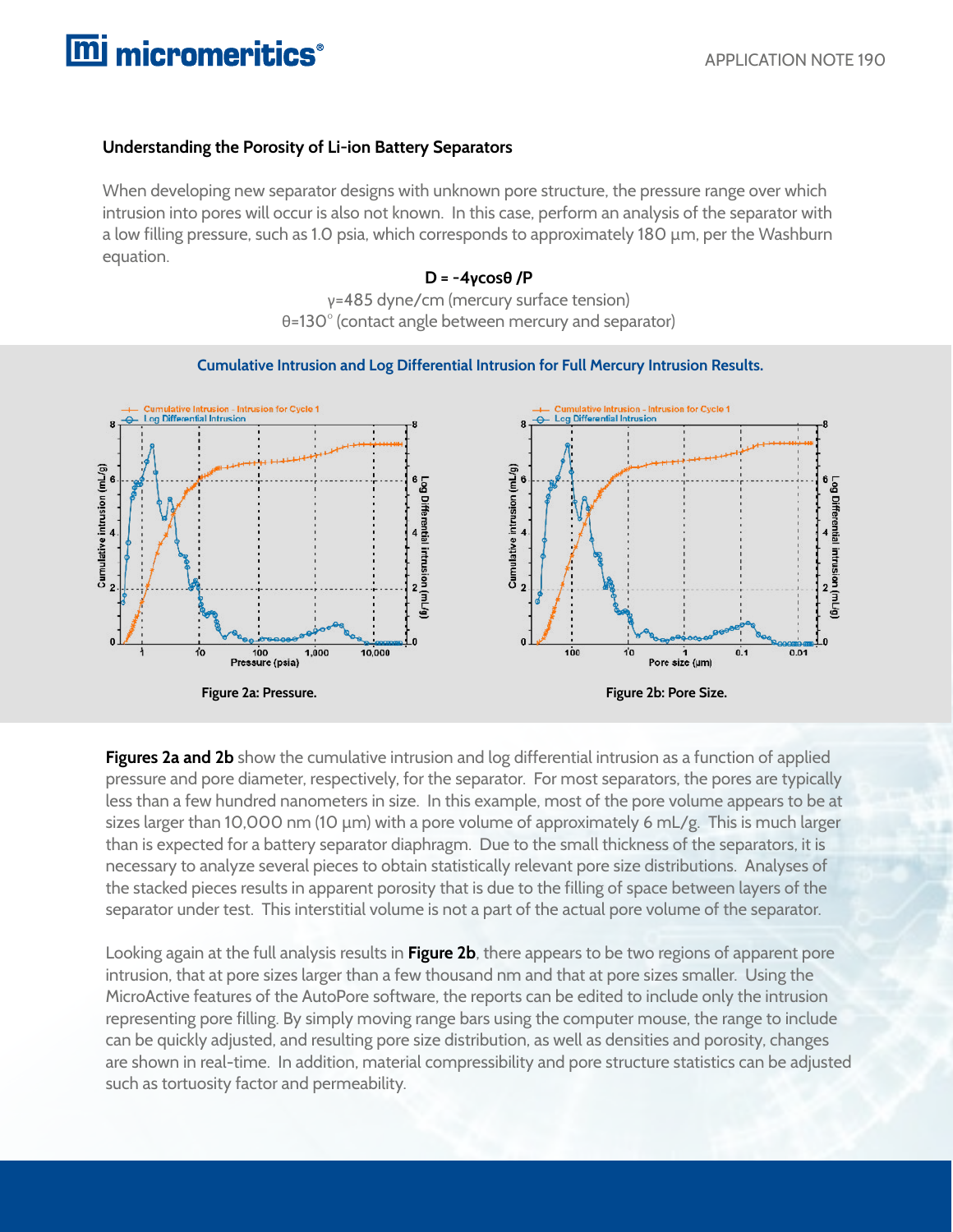In **Figure 3**, the report has been edited to exclude intrusion into spaces greater than about 2µm (2000nm). The resulting intrusion summary is shown in **Table 1** with a specific pore volume of 0.7 cm<sup>3</sup>/g, a median pore size of 0.132 µm (132 nm), and a percent porosity of 40%, just as would be expected for a polyethylene lithium battery separator diaphragm, with a resulting calculated tortuosity



#### **Intrusion Data & Pore Structure Summary Table 1: Summary after editing to remove interstitial filling.**

| Total intrusion volume:        | $0.695$ mL/g                | Apparent (skeletal) density: | $0.973$ g/mL  |
|--------------------------------|-----------------------------|------------------------------|---------------|
| Total pore area:               | $25.9 \text{ m}^2/\text{g}$ | Porosity:                    | 40.3%         |
| Median pore diameter (volume): | $132.3 \text{ nm}$          | Permeability:                | 0.0039 mdarcy |
| Median pore diameter (area):   | 70.0 nm                     | Tortuosity factor:           | 2.133         |
| Average pore diameter:         | 107.4 nm                    |                              |               |